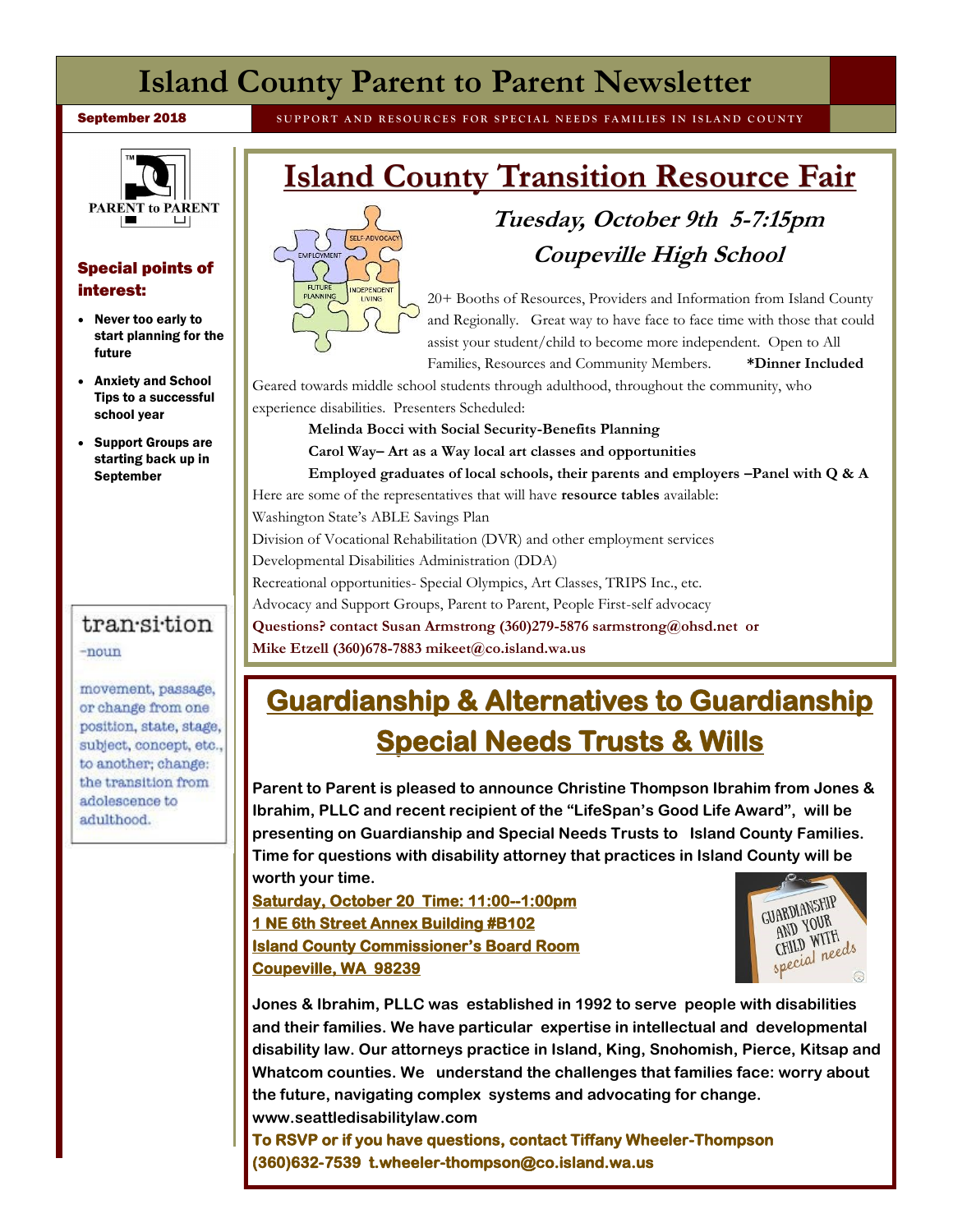### Helping Your Child Cope with Back-to-School Anxiety

Anxious feelings are normal and expected during times of transition or change. This is especially true for children and teens going back to school, or for first-timers starting kindergarten. This transition can be stressful and disruptive for the entire family! Prior to the first day of school, your anxious child may cling, cry, have temper tantrums, complain of headaches or stomach pains, withdraw, and become sullen or irritable.

Worries are Common. Anxious children and teens worry about many different school-related issues, such as teachers, friends, fitting in, and/ or being away from their parents. Some common worries include:

**Who will be my new teacher? Will my new teacher is mean? Will any of my friends be in my class? Will I fit in? Are my clothes OK? Will I look stupid? Who will I sit with at lunch? What if I miss the bus? What if I can't understand the new schoolwork? What if something bad happens to mom or dad while I am at school?**

Although it is normal for your child to have worries, it is crucial to make your child attend school. Avoidance of school will only increase and reinforce your child's fears over the long-term, and make it increasingly more difficult to attend. Besides missing school work, children and teens who stay home because of anxiety miss:

valuable opportunities to develop and practice social skills important chances for success and mastery being acknowledged and praised for talents fostering close friendships with classmates. Most importantly, anxious children and teens who miss school cannot gather evidence that challenges their unrealistic and catastrophic fears!

#### How To Deal With Back-to-School Worries!

Below are some general strategies parents can use to deal with back-toschool worries, followed by a schedule leading up to the first day of school.

Look after the basics. Nobody copes well when they are tired or hungry. Anxious children often forget to eat, don't feel hungry, and don't get enough sleep. Provide frequent and nutritious snacks for your child. During this time, you also need to build in regular routines, so that life is more predictable for your child. These routines can involve the morning and bedtime habits, as well as eating schedules. See Healthy Habits for the Home

Encourage your child to share his or her fears. Ask your child what is making him or her worried. Tell your child that it is normal to have concerns. Before and during the first few weeks of school, set up a regular time and place to talk. Some children feel most comfortable in a private space with your undivided attention (such as right before bed, or during mealtime). Teens often welcome some sort of distraction to cut the intensity of their worries and feelings (such as driving in the car, or taking a walk).

Avoid giving reassurance...instead, problem-solve and plan! Children often seek reassurance that bad things won't happen in order to reduce their worry. Do not assure them with "Don't worry!" or "Everything will be fine!" Instead, encourage your child to think of ways to solve his or



her problem. For example, "If (the worst) happens, what could you do?" or "Let's think of some ways you could handle that situation." This gives you the opportunity to coach your child on how to cope with (and interpret) both real and imagined scary situations. You will also be giving your child the tools he or she needs to cope with an unexpected situation that might arise. See How to Address Excessive Reassurance Seeking for more details.

Here's a sample script for engaging your child in problem-solving and planning (instead of giving reassurance):

Role-play with your child. Sometimes role-playing a certain situation with your child can help him or her make a plan, and feel more confident that he or she will be able to handle the situation. For example, let your child play the part of the demanding teacher or bullying classmate. Then, model appropriate responses and coping techniques for your child, to help them calm down. For more information on role-playing, see Helping your Anxious Child Make Friends

Focus on the positive aspects! Encourage your child to re-direct attention away from the worries, and towards the positives. Ask your child, "What are three things that you are most excited about on your first day of school?" Most kids can think of something good, even if it's just eating a special snack or going home at the end of the day. Chances are that the fun aspects are simply getting overlooked by repetitive worries.

Pay attention to your own behavior. It can be anxiety-provoking for parents to hand over care and responsibility of their child to teachers. Children take cues from their parents, so the more confidence and comfort you can model, the more your child will understand there is no reason to be afraid. Be supportive yet firm. When saying goodbye in the morning, say it cheerfully – once! Ensure you don't reward your child's protests, crying, or tantrums by allow him or her to avoid going to school. Instead, in a calm tone, say: "I can see that going to school is

#### Page 2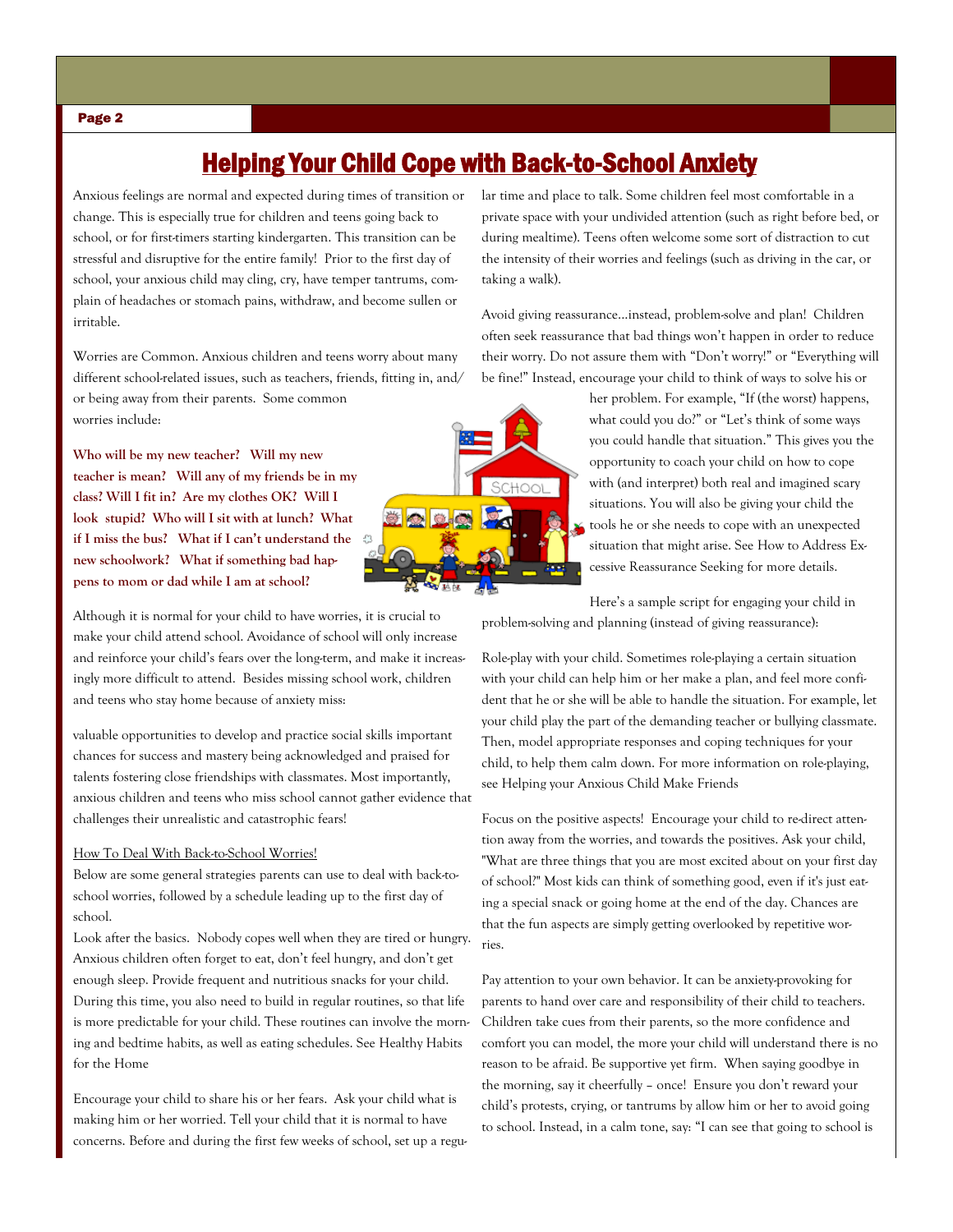## September 2018

Page 3

### Questions to Ask Your Kids After School Instead of "How Was Your Day?"

- What made you smile today?
- Can you tell me an example of kindness you saw/showed?
- What did you do that was creative?
- Who did you sit with at lunch?
- Tell me something you know today you didn't know yesterday?
- Did you like your lunch?
- What was the hardest rule to follow today?
- If you could change one thing about your day, what would it be?
- What made your teacher smile?
- What made your teacher frown?
- If you could switch seats with anyone in class, who would it be and why?
- What kid of person were you today?

### Please keep me at home if........



Back to School may mean "new germs coming home". Remember, kiddos recover more quickly if they have an opportunity to rest and recover. Trying to stay engaged in class can be a struggle when you don't feel well. There maybe kiddos and/or adults in their school with compromised immune systems. A simple cold for your kiddo maybe life threatening for another kiddo in their class. When in doubt, keep them home or call the doctor.

### School Anxiety Continued….

making you scared, but you still have to go. Tell me what you are worried about, so we can talk about it." Chances are, your child is anxious about something that requires a little problem-solving, role-playing, planning, and/or involvement from the teacher.

Timeline Leading Up to the First Day of School

(You may not need to take all of these steps) **At least one week before:** Start your child on a school-day routine – waking up, eating, and going to bed at regular times. Explain that everyone in the family needs to adjust to the new schedule, so he or she doesn't feel alone with these changes. For older children who having troubles getting up and out of bed, give them a "big person" alarm clock, and let them practice using it. Ask your child to help plan school lunches for the first week. Create a list of school supplies together and plan a fun shopping trip. Teach and practice coping skills to use when feeling nervous, such as How to Do Calm Breathing and Developing and Using Cognitive Coping Cards **A couple days before school:** Go to school several times – walking, driv-

ing, or taking the bus. For young children taking the school bus, describe and draw out the bus route, including where the bus goes and how long it takes to get to school. Talk about bus safety. For new students, take a tour of the school. Show your child the classrooms, the cafeteria, and the bathrooms. If possible, meet your child's teacher with your child present. Ask your child to help choose the outfits for the first week of school. Let your child wear his or her favorite outfit on the first day. Together with your child, pack up the schoolbag the night before, including treats. For younger children who are nervous about separating, suggest taking a special object to school that reminds him of home. A reassuring note in a child's lunch can also help ease separation anxiety. **The first day of school:** Have your child go to school with a friend for the first couple of days. Tell the teacher that your child is having some separation anxiety – most teachers are experts in this area, and have years of experience! Most importantly, praise and reward your child for brave behavior. \*Anxiety BC